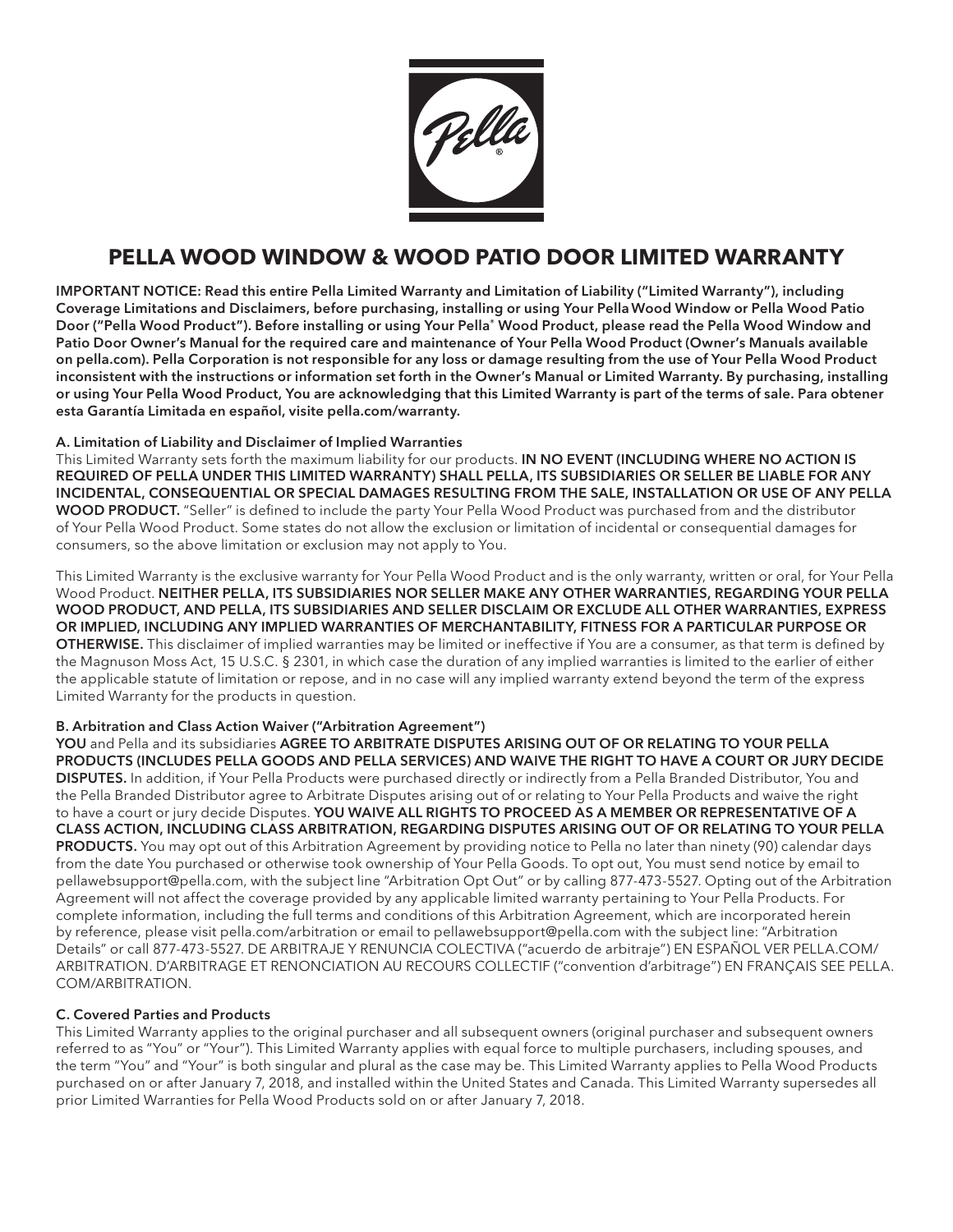## D. Limited Warranties, Warranty Coverage Limitations, Transferability, Shipping Charges and Notice

#### Limited Warranties

If You provide Pella notice of a defect in materials or workmanship that significantly impairs the operation and function in Your Pella Wood Product within the timeframe specified in the tables below that starts from the date of sale by a Pella authorized dealer to the original purchaser, Pella shall, at its sole option: 1) repair or replace the defective part(s) or product(s) (with cost of labor included only within the timeframe defined for the "Labor Coverage") or 2) refund the original purchase price. Repairs or replacements will be the closest equivalent current product or component and may not exactly match the original. Normal wear and fading are not covered, with additional clarification provided in the Warranty Coverage Limitations.

| Owner-Occupied Single-Family Residence                                                                                                                                                                                        | Warranty for Original Purchaser                     | Transferability   |
|-------------------------------------------------------------------------------------------------------------------------------------------------------------------------------------------------------------------------------|-----------------------------------------------------|-------------------|
| Pella Wood Product – Basic Coverage (includes coverage for wood deterioration and $\vdots$ Limited Lifetime <sup>2</sup> Warranty<br>exterior aluminum cladding paint crack or peel in nonseacoast <sup>1</sup> environments) |                                                     | : Nontransferable |
| Pella Wood Product - Nonlaminated Glass (IG) Coverage                                                                                                                                                                         | : Limited Lifetime <sup>2</sup> Warranty            | : Nontransferable |
| Pella Wood Product - Warranty Coverage Limitations                                                                                                                                                                            | See Warranty Coverage Limitations                   |                   |
| Labor Coverage (for repair or replacement)                                                                                                                                                                                    | : Two-Year (2-Year) Limited Warranty : Transferable |                   |

| Commercial <sup>3</sup>                                                                                                                                                       | Warranty for Original Purchaser                               | Transferabilitv |
|-------------------------------------------------------------------------------------------------------------------------------------------------------------------------------|---------------------------------------------------------------|-----------------|
| Pella Wood Product - Basic Coverage (includes coverage for wood deterioration<br>and exterior aluminum cladding paint crack or peel in nonseacoast <sup>1</sup> environments) | : Ten-Year (10-Year) Limited Warranty                         | Transferable    |
| Pella Wood Product – Nonlaminated Glass (IG) Coverage                                                                                                                         | Twenty-Year (20-Year) year Limited Warranty : Nontransferable |                 |
| Pella Wood Product - Warranty Coverage Limitations                                                                                                                            | : See Warranty Coverage Limitations                           |                 |
| Labor Coverage (for repair or replacement)                                                                                                                                    | : Two-Year (2-Year) Limited Warranty                          | lransterable    |

#### Warranty Coverage Limitations (Applies to Both Owner-Occupied Single-Family Residence and Commercial3)

| Pella Wood Product - General Warranty Coverage Limitations                                                                                                                                               |                                   |                                                     |                                                                                                            |  |  |  |
|----------------------------------------------------------------------------------------------------------------------------------------------------------------------------------------------------------|-----------------------------------|-----------------------------------------------------|------------------------------------------------------------------------------------------------------------|--|--|--|
| Features                                                                                                                                                                                                 | Description                       | Warranty for Original Purchaser                     | <b>Notes</b>                                                                                               |  |  |  |
| Hardware                                                                                                                                                                                                 | Defect                            | Ten-Year (10-Year) Limited Warranty, Transferable   | Defect that significantly impairs the operation<br>and function of the Pella Wood Product.                 |  |  |  |
| Laminated Glass<br>(includes Impact)                                                                                                                                                                     | Defect                            | : Ten-Year (10-Year) Limited Warranty, Transferable | $\frac{1}{2}$ : Defect that significantly impairs the operation<br>and function of the Pella Wood Product. |  |  |  |
| Screen or Blind or Shade                                                                                                                                                                                 | Defect                            | Ten-Year (10-Year) Limited Warranty, Transferable   | $\frac{1}{2}$ : Defect that significantly impairs the operation<br>and function of the Pella Wood Product. |  |  |  |
| Interior Factory Finish                                                                                                                                                                                  | Crack or Peel or<br>Chalk or Fade | : Two-Year (2-Year) Limited Warranty, Transferable  | Coverage for chalk is for excessive chalk <sup>4</sup> and<br>fade is for excessive fade. <sup>5</sup>     |  |  |  |
| Pella Insynctive products are not covered by this Limited Warranty and are covered by the Pella Insynctive<br>Pella Insynctive® Products<br>products Limited Warranty in effect at the time of purchase. |                                   |                                                     |                                                                                                            |  |  |  |

<sup>1</sup> Seacoast is defined as within two (2) miles from a coastal seashore.

2 Limited Lifetime is for as long as the original purchaser of the Pella Wood Product owns and occupies the home into which the Pella Wood Product is installed.

<sup>3</sup> Commercial is defined as other than Owner-Occupied Single-Family Residence. For example, Commercial includes a Nonowner-Occupied Single-Family Residence such as a rental property.<br><sup>4</sup> Excessive chalk is considered to b 5 Excessive fade is considered to be fade or change in color in excess of five (5) "delta E" units (Hunter) calculated in accordance with ASTM D2244-16. Color change will be measured on the exposed painted surface, which has been cleaned of surface soils, and the corresponding values will be measured on the original or unexposed painted surface. It should be understood that fading or color changes may not be uniform if the surfaces are not equally exposed to the sun and elements, and Pella makes no warranty with respect to the uniformity of fading under such circumstances.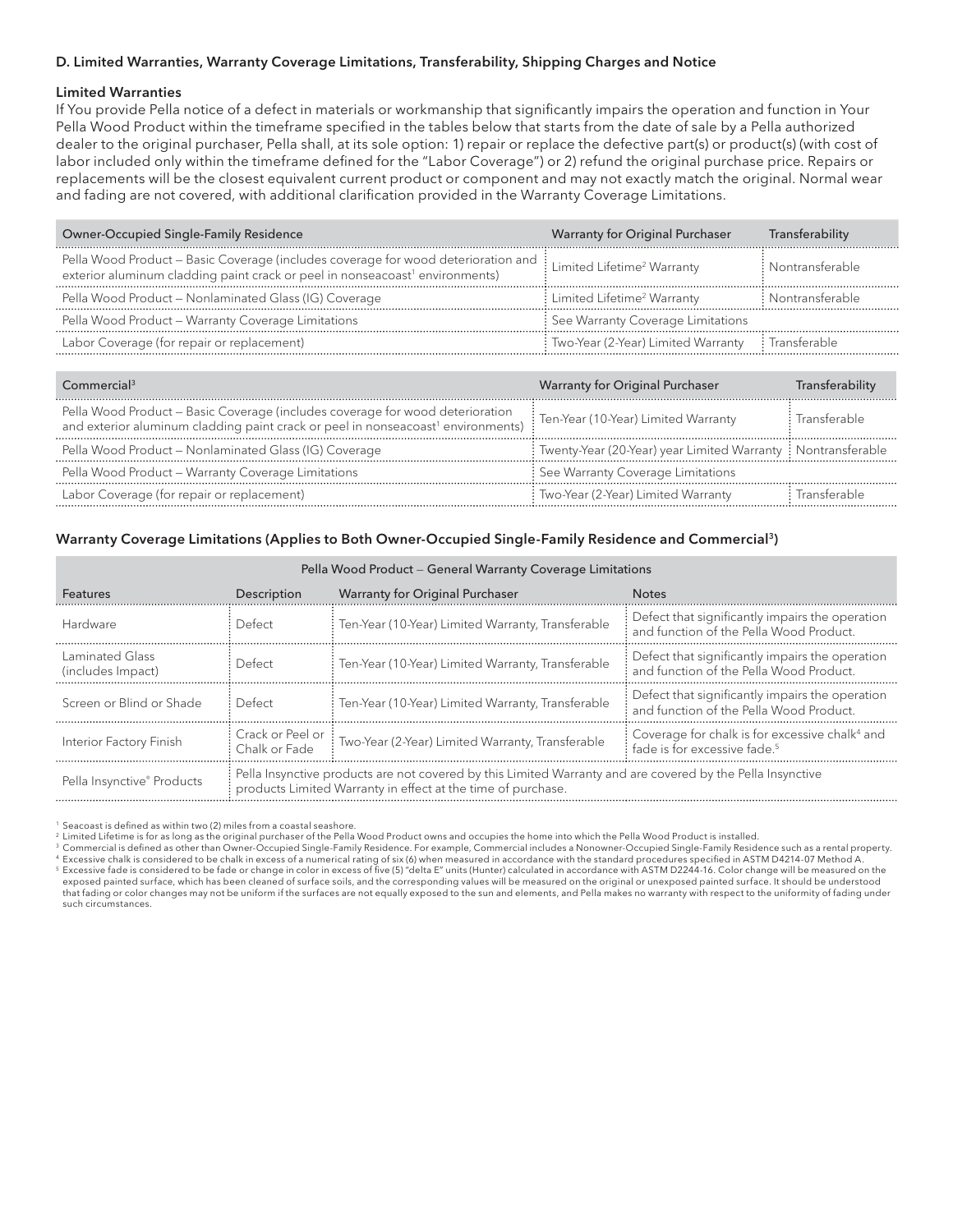| Pella® Wood Product – Aluminum Cladding Finish Warranty Coverage Limitations |                                      |                                                   |                                                                                   |                                                                                  |  |  |
|------------------------------------------------------------------------------|--------------------------------------|---------------------------------------------------|-----------------------------------------------------------------------------------|----------------------------------------------------------------------------------|--|--|
| Location of Pella<br><b>Wood Product</b>                                     | <b>Exterior Cladding</b><br>Finish   | Description                                       | Warranty for Original Purchaser                                                   | <b>Notes</b>                                                                     |  |  |
| Nonseacoast <sup>1</sup> and<br>S <sub>e</sub> acoast <sup>1</sup>           | EnduraClad® Paint                    | : Chalk or Fade                                   | Two-Year (2-Year) Limited Warranty,                                               | Coverage is for excessive<br>chalk <sup>4</sup> or excessive fade <sup>5</sup> . |  |  |
|                                                                              | Seacoast<br>EnduraClad Paint         | Chalk or Fade                                     | Transferable                                                                      |                                                                                  |  |  |
|                                                                              | EnduraClad Plus Paint: Chalk or Fade |                                                   | Twenty-Year (20-Year)<br>Limited Warranty, Nontransferable                        |                                                                                  |  |  |
|                                                                              | Anodized                             | Chalk or Fade                                     | None                                                                              | No coverage for Anodized.                                                        |  |  |
| Seacoast                                                                     | EnduraClad Paint                     | : Corrosion or Crack or Peel: None                |                                                                                   | No coverage for EnduraClad<br>paint.                                             |  |  |
|                                                                              | Seacoast<br>EnduraClad Paint         |                                                   | Corrosion or Crack or Peel : Ten-Year (10-Year) Limited Warranty,<br>Transferable | Corrosion coverage is for<br>excessive corrosion. <sup>6</sup>                   |  |  |
|                                                                              |                                      | EnduraClad Plus Paint: Corrosion or Crack or Peel |                                                                                   |                                                                                  |  |  |
|                                                                              | Anodized                             | : Corrosion or Crack or Peel : None               |                                                                                   | No coverage for Anodized                                                         |  |  |
| Nonseacoast <sup>1</sup>                                                     | Anodized                             | Corrosion or Crack or Peel                        | Ten-Year (10-Year) Limited Warranty,<br>Transferable                              | : Corrosion coverage is for<br>excessive corrosion. <sup>6</sup>                 |  |  |

#### Transferability to Subsequent Owners<sup>7</sup> (Applies to Both Owner-Occupied Single-Family Residence and Commercial<sup>3</sup>)

For subsequent owners<sup>7</sup> (or at which time an original purchaser ceases to occupy a home into which Your Pella Wood Product is installed):

- the Nontransferable Limited Lifetime Warranty and the Nontransferable Twenty-Year (20-Year) Limited Warranty are automatically replaced with a Transferable Ten-Year (10-Year) Limited Warranty. The Ten-Year (10-Year) Limited Warranty period starts from the date of sale of Your Pella Wood Product by a Pella authorized dealer to the original purchaser.
- all Transferable Limited Warranty coverages are transferred to subsequent owners, and the timeframe of the respective warranty coverage (either two [2] years or ten [10] years) starts from the date of sale of Your Pella Wood Product by a Pella authorized dealer to the original purchaser.

For example, if a subsequent owner<sup>7</sup> has ownership of Your Pella Wood Product beyond ten (10) years from the date of sale of the Pella Wood Product to the original purchaser, there is no remaining warranty coverage for the subsequent owner<sup>7</sup>.

<sup>1</sup> Seacoast is defined as within two (2) miles from a coastal seashore.

<sup>3</sup> Commercial is defined as other than Owner-Occupied Single-Family Residence. For example, Commercial includes a Nonowner-Occupied Single-Family Residence such as a rental property. Excessive chalk is considered to be chalk in excess of a numerical rating of six (6) when measured in accordance with the standard procedures specified in ASTM D4214-07 Method A.

5 Excessive fade is considered to be fade or change in color in excess of five (5) "delta E" units (Hunter) calculated in accordance with ASTM D2244-16. Color change will be measured on the exposed painted surface, which has been cleaned of surface soils, and the corresponding values will be measured on the original or unexposed painted surface. It should be understood<br>that fading or color changes may not be such circumstances.

 $^6$  Excessive corrosion is considered to be corrosion that is greater than 0.25" from a cut edge and greater than 0.25" in diameter.<br><sup>7</sup> Subsequent owner is defined as an owner of Pella Wood Product after the original pur

#### Shipping Charges

For two (2) years from the date of sale of Your Pella Wood Product by a Pella authorized dealer to the original purchaser, no shipping charges will be incurred by the consumer for a replacement product or component. After two (2) years from the date of sale of Your Pella Wood Product by a Pella authorized dealer to the original purchaser:

- a replacement product or component will be delivered to the closest Pella service location for pick up by the consumer at no charge for the consumer or
- if shipment direct to the consumer is requested, the consumer will pay for the shipping and handling charges.

#### Notice of Defect

You must notify Pella within the Limited Warranty period for Your Pella Wood Product. Your notice must also be within one (1) year after any defect covered by this Limited Warranty is discovered by You. Any claims received outside the Limited Warranty period for the Pella Wood Product or the one (1) year from defect discovery shall be barred.

#### E. Conditions Applicable to All Sales of Pella Wood Product

#### Limitation of Warranty

FAILURE TO COMPLY WITH PELLA INSTALLATION AND MAINTENANCE INSTRUCTIONS VOIDS ALL WARRANTIES UNLESS IT IS CLEARLY ESTABLISHED BY THE PURCHASER OR USER OF THE PRODUCT THAT THE DEFECT OR FAILURE IS UNRELATED TO SUCH NONCOMPLIANCE. This Limited Warranty does not extend to the use of Pella Wood Product under abnormal conditions, conditions that exceed the stated performance parameters of the product as provided on the product labeling or in the *Pella Architectural Design Manual* or under conditions not reasonably foreseeable to, or beyond the control of, Pella. Purchaser and User assume all risk of any such use.

#### Allocation of Risks of Pella Product Performance

Because all construction must anticipate some water infiltration, it is important that the wall system be designed and constructed to properly manage moisture. Pella Corporation is not responsible for claims or damages caused by anticipated or unanticipated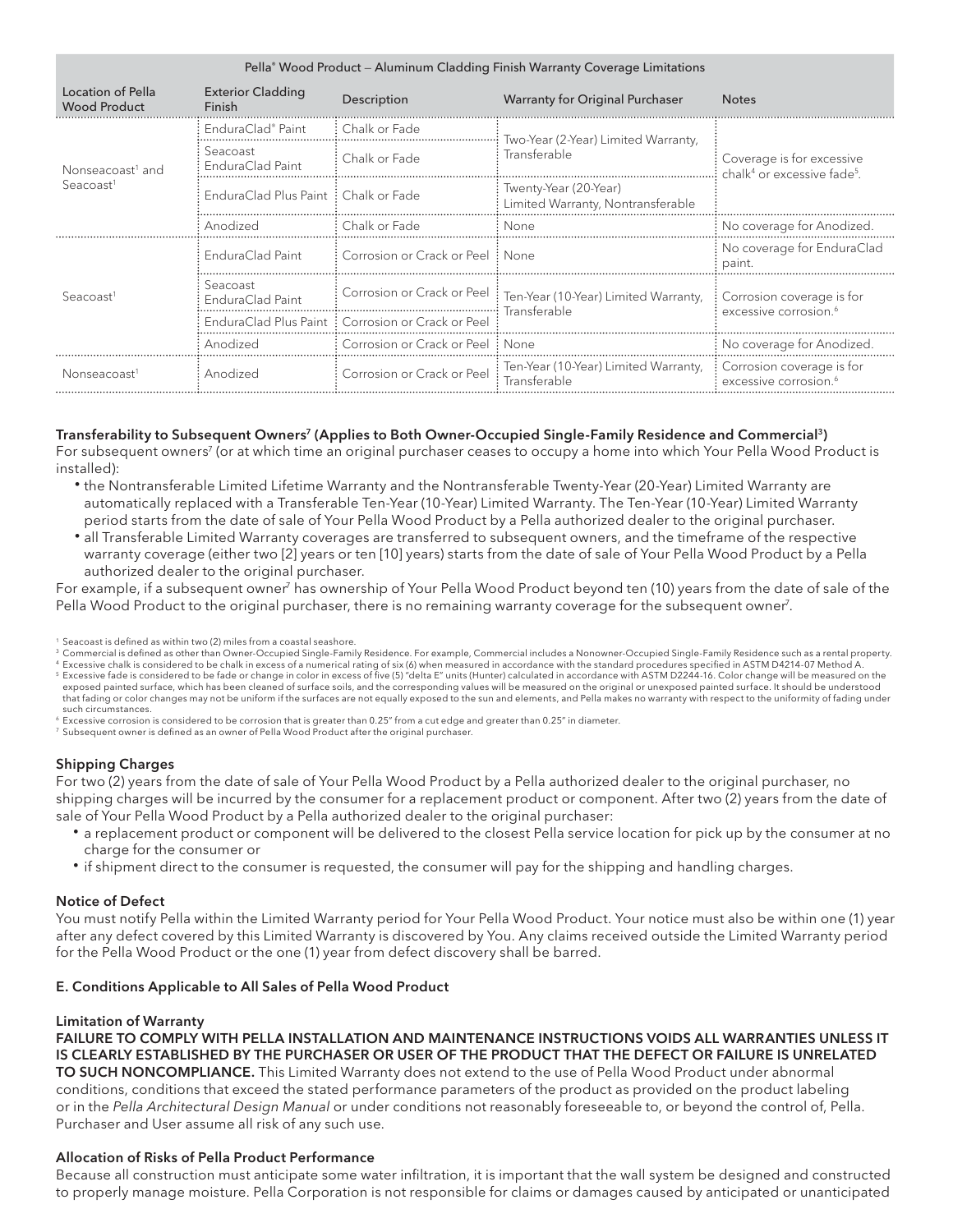water infiltration; deficiencies in building design, construction and maintenance; failure to install Pella Wood Product in accordance with Pella Installation Instructions; or the use of Pella Wood Product in barrier wall systems, which do not allow for proper management of moisture within the wall system (see the following). The determination of the suitability of all building components, including the use of Pella Wood Product, as well as the design and installation of flashing and sealing systems, is the responsibility of Purchaser or User, the architect, contractor, installer or other construction professional and is not the responsibility of Pella. All risks related to building design and construction, or the maintenance, installation and use of Pella Wood Product shall be assumed by Purchaser and/or User.

IMPORTANT NOTICE: Pella Wood Product should not be used in barrier wall systems which do not allow for proper management of moisture within the wall systems, such as Exterior Insulation Finish Systems (EIFS) (also known as synthetic stucco) or similar systems. Except in the states of California, New Mexico, Arizona, Nevada, Utah and Colorado, Pella makes no warranty of any kind on, and assumes no responsibility for, Pella® windows and doors installed in barrier wall systems. In the states listed above, the installation of Pella Wood Product in EIFS or similar barrier systems must be in accordance with Pella's instructions for that type of construction.

## Limitation of Remedy

THE EXCLUSIVE REMEDY OF THE PURCHASER OR USER, AND THE SOLE LIABILITY OF PELLA, ITS SUBSIDIARIES AND SELLER FOR ANY AND ALL CLAIMS, LOSSES, INJURIES OR DAMAGES (INCLUDING CLAIMS BASED ON BREACH OF WARRANTY, CONTRACT, NEGLIGENCE, TORT, STRICT LIABILITY OR OTHERWISE) RESULTING FROM THE SALE, INSTALLATION OR USE OF THESE PRODUCTS, SHALL BE, AT THE OPTION OF PELLA, THE REPAIR OR REPLACEMENT OF THE PRODUCT OR COMPONENT OR THE RETURN OF THE ORIGINAL PURCHASE PRICE OF THE PRODUCT, AS PROVIDED HEREIN. IN NO EVENT SHALL THE LIABILITY OF PELLA OR SELLER EXCEED THE PRICE PAID FOR THE PRODUCT. Replacement products or components shall be a reasonably similar current product and may not exactly match the original. Even where Pella chooses to repair or replace product or component within two (2) years of the date of sale, the costs covered by this warranty do not include any labor or material costs associated with finishing space surrounding or adjacent to the repaired or replaced product, including furnishing any trim or other carpentry work. Replacement product provided pursuant to this Limited Warranty shall be subject to the applicable Pella product Limited Warranty only for the remainder of the original warranty period on the product being replaced. If Pella or Seller provides any of the remedies identified in the Limited Warranties above (i.e., repair, replacement of product or component, or refund of the purchase price), then Purchaser and/or User agree that this limitation of remedy shall not have failed of its essential purpose.

## F. DISCLAIMERS — WHAT THIS LIMITED WARRANTY DOES NOT COVER

The following are not considered defects in materials or workmanship under this Limited Warranty, and Pella is not responsible for or makes no warranty as to:

## 1) Product failure, loss or damage due to:

- Normal wear and fading.
- Damage caused by inappropriate finishes, solvents, brickwash or cleaning chemicals.
- Structural settlement, movement or vibration.
- Improper storage, handling, installation, finishing, use, modification or maintenance.
- Acts of God.
- Accidents, including glass breakage not the fault of Pella, misuse, abuse, alterations, improper handling, operation or cleaning.
- Repairs or modifications performed by anyone other than Pella (or one of its subcontractors).
- Application of after-market window films to glass surfaces.
- Mechanical abrasion to finishes.
- Nonfactory-applied finishes, applied sealants or caulking. Finishes applied by the local dealer/contractor and finishes of non-Pella products are not covered by this warranty.
- Damage caused by failing to finish the products in a timely manner to protect them from UV rays and the elements.
- Wood windows and doors with unfinished Mahogany exteriors: not being properly finished upon receipt, not refinished annually and/or finished prior to installation.
- The purchaser's choice of finish, or whether the chosen finish is a match to other or existing finishes.
- Product or finishes exposed to excessive localized heat, high moisture environments (including pools, hot tubs and greenhouses) or water leakage.
- Interior prime finish.
- Finish failure or any other losses arising from defects in the existing structure.
- Salt spray (except to the extent modified by the Seacoast Exterior Paint Limited Warranty).
- Salt and other abrasive materials that have been allowed to build up on the Seacoast Exterior Paint finish or EnduraClad® Plus finish as well as any other damage which is a result of the failure to maintain the windows according to the maintenance instructions in the Pella Wood Window and Door Owner's Manual and/or failing to rinse the windows on a quarterly basis.
- Any breaches, such as scratches, chips or abrasions in the Seacoast Exterior Paint finish and EnduraClad Plus finish that have not been repaired immediately.
- Acid rain or other corrosive elements.
- Damage and/or discoloration to fabric shades and Slimshade® blinds from product usage, sun exposure, abuse or age, including variations in color or texture or loss of pleating if fabric shade is not being cycled (held in the raised position a portion of the time). Pella considers these things as normal wear and tear, and they are not covered under the warranty.
- Damage caused by high in-home humidity (condensation, frost and mold).